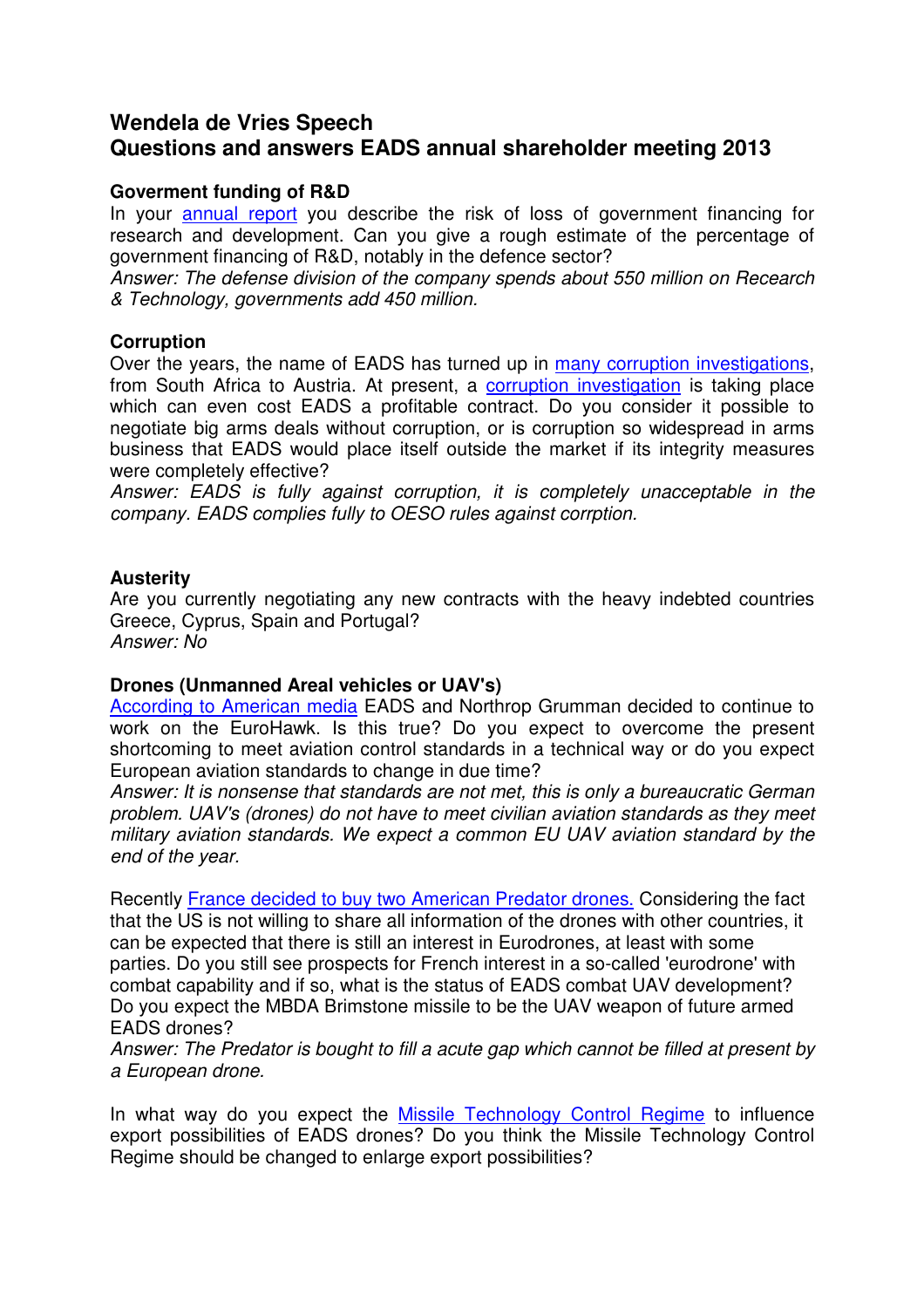Answer: There are rumours that the US wants to change the MTCR to exclude UAV's. For that they will need the support of all parties to the Treaty. European export would also benefit from that.

## **Syria**

The EADS Code of Ethics states: [quote]"Before engaging in export activity, we must verify the eligibility of both the location of delivery and the recipient."[unquote] And: [quote]"Consequences to the Group for violations of export or import regulations are very serious."[unquote] On April the 27th 2012 MBDA Milan missiles were seized by the Lebanese authorities aboard of a vessel named Lefallah II. The missiles were part of a larger arms export originating from Libya. Reports claim the materiel was destined for opposition forces in Syria. In the report of the UN Panel of Experts established pursuant to resolution 1973 (2011) concerning Libya it is stated [quote]"France responded in February 2013 that the anti-tank missiles had been produced in France and exported to various countries, but not to Libya. France did not disclose to which country the missiles had been originally exported. The Panel will investigate further."[unquote]

Considering the seriousness of consequenses for EADS, responsibility for arms exports to illegal destinations cannot be completely shifted to governmental bodies. Goverments, people and companies, let alone one of the biggest arms producers in the world have their own responsibilities.

Is the EADS management asked to provide the information which country was the original destination for the MILAN missels on their way to Syria? If yes, did it provide the requested information? If not, why not? If not yet asked, is it prepared to answer those questions by the panel? Is there any other way the EADS management takes its responsibily to prevent arms exports to illegal destination?

Answer: EADS has its own internal sensitive countries directive but is not responsible for any illegal re-export. In the interest of ongoing investigations we cannot answer further to this question.

### **Nuclear missiles**

The position of banks and financial institutes based in Switzerland has changed drastically since financing nuclear weapon producers is now clearly prohibited by Swiss Law. The new Swiss War Material Act explicitly prohibits direct and indirect financial transactions between Swiss banks and nuclear weapon producers. Can you share with us what implications this will have for EADS? In 2011 the company received 16.5 million US dollars in bonds and another 111.4 million US dollars as a loan from the Swiss UBS bank. What will happen with these bonds and this loan?

Answer: EADS is not aware of any change in relations with Swiss banks.

Does EADS have any financial connections with Irish institutions or banks? Are you aware that Irish legislation on banning investments in nuclear weapon producers is about to be adopted?

Answer: Same answer

Surely EADS is aware of the obligation of all countries that signed on to the Non Proliferation Treaty to negotiate in good faith on nuclear disarmament. But is EADS aware of the fact that 146 countries worldwide are calling out for a ban on nuclear